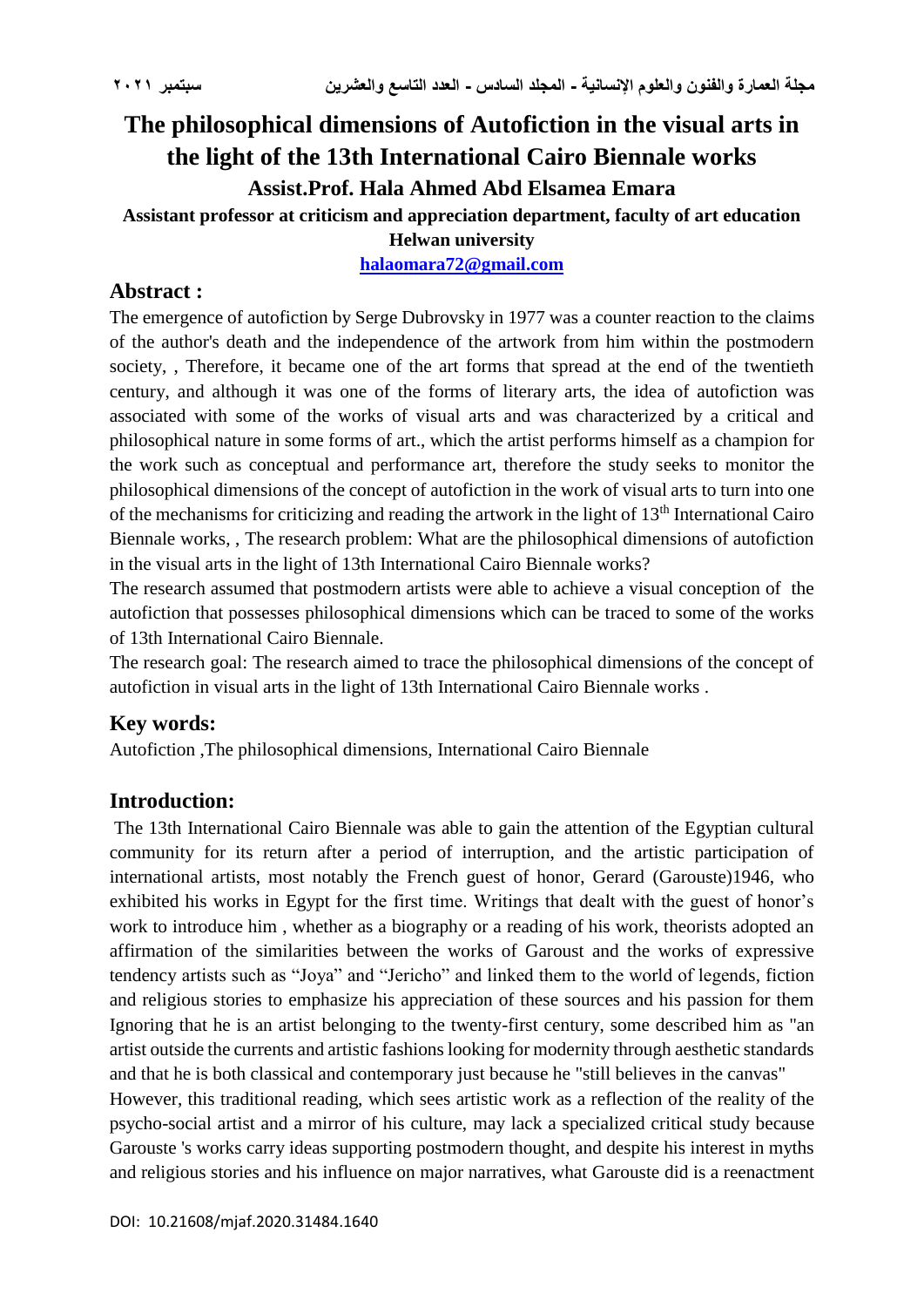of this stories. The stories are in light of postmodernist concepts, as he is not interested in searching for the meaning as the modernists did, and does not occupy him with pluralism in interpretation, but the aim of his handling of these religious narratives is to search for the hidden links that link the past and the present by representing himself inside the work as one of the characters of the event mixing between the events of the past and his personal life, here the artist moves the recipient to one of the contemporary forms of art, the art of auto fiction, this French-born concept that was able to move from the field of literature to the field of visual image with the escalation of postmodern thought at the end of the twentieth century. With the artist joining the work, he becomes an eyewitness to the events he is monitoring in the light of the identity of a confrontation - and it may be a violation - of his actual reality, which appeared in a large number of " Garouste " works that were subjected to legendary topics. What is striking is the multiplicity of the idea of self-imagination within the competing works of the biennial, such as the work of the British Natalia Mali and the American Sama Al-Shaibi and the American Suzanne Horvitz, which raises questions about the nature of this artistic form that was raised as one of the forms of literary arts in one of the books of the French writer Serge Doubrovsky, to turn into a contemporary aesthetic strategy, its impact in the field of conceptual art and the surrounding aesthetic studies has been reflected.

Background of the problem: Postmodern philosophies emerged as an attempt to explain social and cultural developments within Western societies in the second half of the twentieth century, which are no longer correspond to modernist philosophies that dominated the Western mind for nearly a century to turn into what are known as major narratives that are no longer accepted in light of contemporary historical reality. Therefore, postmodernism replaced the transcendent modernist ideas and everything that expresses the concept of logos with the concepts of text and image to miss the role of the human mind and in light of technological domination, and the idea of the death of man and the death of the artist or author spread to live the artistic work and text instead of it, a saying made by the French critic Roland Barthes (1915-1980) in 1968, who believed that. Here criticism sought to search for new mechanisms by which the artwork is interpreted away from its creator, so he resorted to the concept of intertextuality rather than the active self / artist because the language, whether literary or mock, is the speaker within the artwork, thus liberating the artwork from the authority of the author / artist. However, with the end of the last century, the elements of artwork, led by the artist, reappeared again, but by introducing in the image to move from the individual self to the idea of multiple subjects, which was presented by the French Writer Serge Doubrovsky (1928 - 2017) in the light of the concept of autofiction. Which is one of the art forms that sparked widespread controversy in literary studies because it is a literary genre that combines (biography and fantasy Fiction), and thus it is difficult to define stylistic techniques for the art of self-imagination, is it a completely imaginary pattern or contains an aspect of realism? Recounting events or addressing the recipient? but the agreed upon is he has to base the idea on the combination of the writer, the narrator, and the central character in one image, varying in its sincerity, because it is without reference, which entitles the recipient to ignore the search for the truth within the work, where the idea lies in the artist's quest to make the subject of his identity an area of imagination to become difficult to separate between the real and the fake within the artwork, the idea of selfimagination allowed the artist to use from the facts of his life a starting point for imagination to refer to the mixing of truth and imagination within his artwork, and this art form - belonging to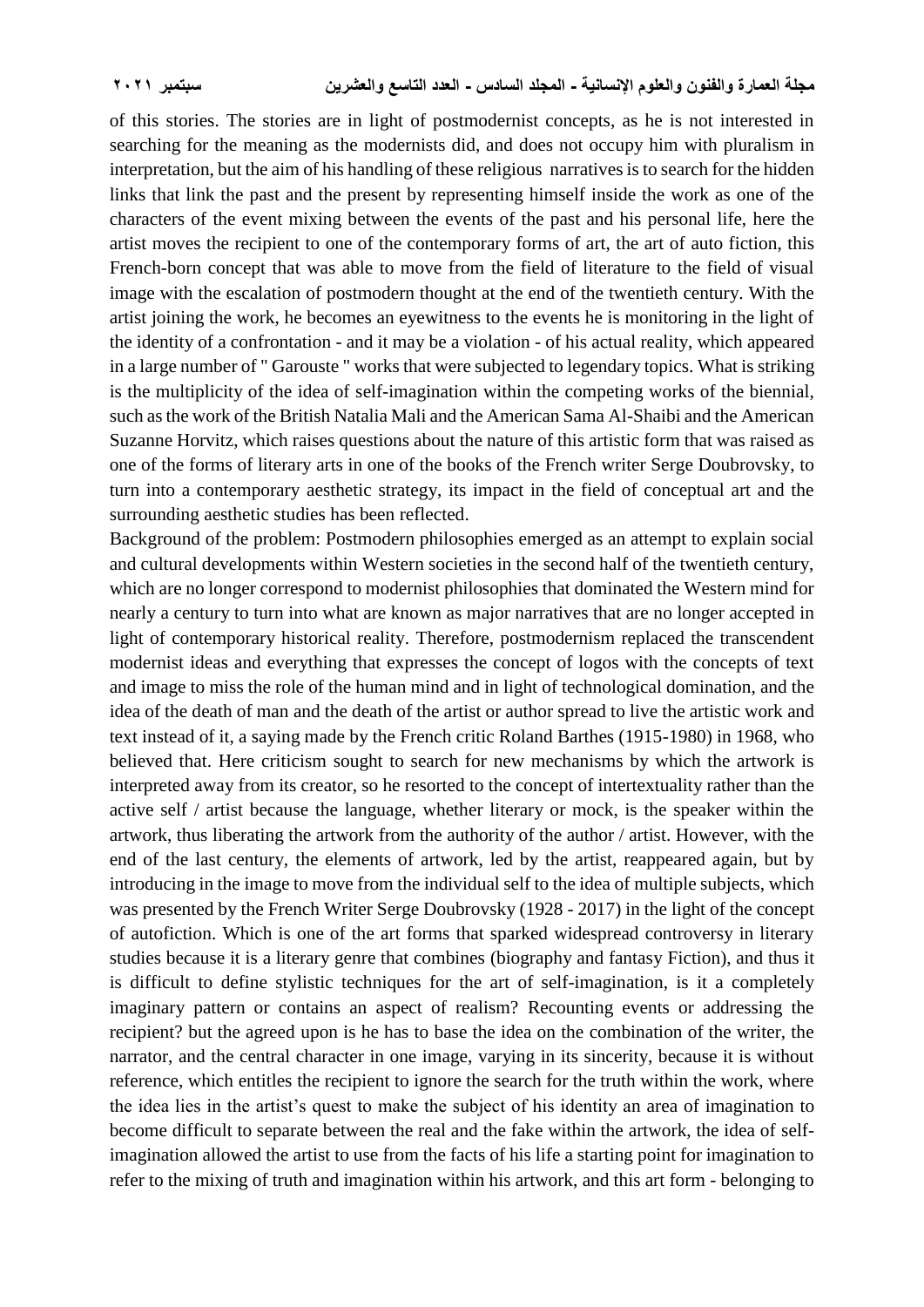the formulation of " Doubrovsky " - has become a common form of literary arts in postmodernism. Despite the presence of a number of artists who practiced autofiction in their literary works before " Doubrovsky ". Many decades ago, the poet "Dante Alighieri" (1265 - 1321) who is perhaps the most famous in his epic divine comedy. The Divine Comedy, in which he personified himself as a hero to work in imaginary worlds representing hell, purified, and paradise, things that the depiction of theology was not so clear about, and so on.

The emergence of autofiction at the end of the twentieth century was a reaction to the claims of the author's death and the independence of art work from him within the postmodern society, and in an effort to revive the active self / artist through his representation of the ambiguous ego inside him, the interaction between real and fictional invented a new, unrealistic self, as the artist in this experiment does not retrieve his childhood or youth but reshapes them in the light of his current awareness. Despite the concept of the concept literally, the idea of auto fiction was associated with some forms of contemporary visual arts, especially that the artist himself performs as a champion for artistic work such as conceptual art and performance art, and therefore the present study seeks to monitor the philosophical dimensions of the concept of autofiction in the work of visual arts to turn into one of the mechanisms of Criticism of the artwork and its reading in light of the 13th International Cairo Biennale works.

### **Research problem: From the above, the research problem is summarized in the following question:**

- What are the philosophical dimensions of the concept of autofiction in the visual arts in light of the 13th International Cairo Biennale works?

**Research objective: The** research aims to track the philosophical dimensions of the concept of autofiction in the field of visual arts in light of the 13th Cairo International Biennale works.

**Research imposition**: Postmodern artists have been able to achieve a visual conception of the concept of autofiction that has philosophical dimensions that can be traced to some of the works of the 13th International Cairo Biennale.

### **The search limits:**

 Theoretical framework: includes a presentation of a number of points (the concept of autofiction in the field of literature - the historical dimensions of the idea of autofiction in the visual arts).

**The practical framework:** an analysis of a number of the works of autofiction participating in the 13th International Cairo Biennale in light of the philosophical concepts representing postmodern thought.

**Research methodology:** The research follows the descriptive and analytical method.

Importance of the research: The research indicates a strategy developed within contemporary art practices that can be used as a way to read postmodern arts works according to the criteria of the concept of visual self-imagination.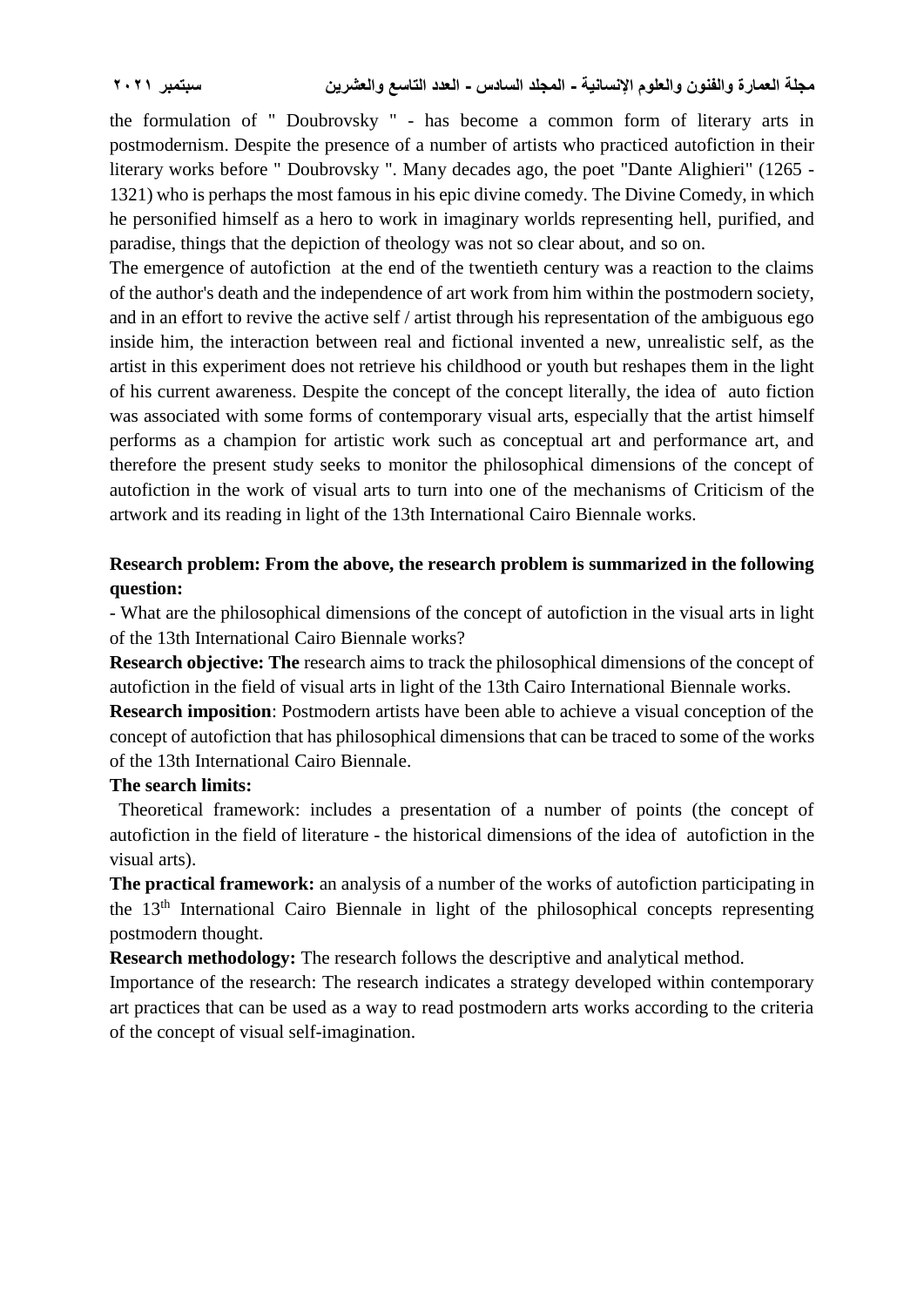**مجلة العمارة والفنون والعلوم اإلنسانية - المجلد السادس - العدد التاسع والعشرين سبتمبر 2021**

Autofiction in the visual arts: The features of autofiction in the field of visual art are manifested in artistic forms belonging to past historical eras in which the artist was keen to represent himself within the artwork in a case that departs from the personal image and depends on self-representation within imaginary worlds, such as the group of drawings belonging to the art of rocks in Australia (Figure 1) Which is dated back to about 47 thousand years ago, in which the ancient person embodied himself as a small ghostly shadow that does not possess distinct

individual characteristics, confined within a gathering of huge fictional beings that are not

human or animal and are difficult to identify, stemming from his imagination accompanying another group of nature's surrounding objects in a metaphysical narrative. It can be interpreted within the framework of practices that may be magic, and it was possible, through the strange imaginary image of these creatures, to express the hidden forces represented in this form that can influence it, then

the ancient Egyptian history came to give up the artist's presence within the

artwork under the doctrinal art occupied in it. The gods star in artwork, in addition to famous people who may be the king or one of his close associates, and the artist continued

to be absent with the presence of Religious Arts until it reappeared in the Renaissance with the return of humanism after the medieval period, and the philosophical ideas that were the product of the ideas of Christian ideology faded back to the idea of self-imagination appearing in some works of Renaissance art, perhaps the painting of the School of Athens (1510-1511 (Figure  $\gamma$ ) is the most famous of them, as the artist Raphael embodied himself in the work which its characters belong to a spaced era spanning hundreds of years. In the work Raphael

looks at the scenes in a hidden self-portrait within a group of flags of philosophy and science from different ages and cultures. Different, the artist's eagerness to record himself within this

intellectual crowd had many interpretations, perhaps the most important of which is that the artist's representation of himself as one of the characters of this imaginary world is his reference to the role of image art in shaping the human mind through the ages, especially in the Western civilization, which was able to visual art whether it was a sculpt or a picture that control European human thought and beliefs by embodying ideological ideas in a visual image according to the artist's self-vision. The artist's inclusion of his self-image within religious subjects was a trend sought by a number among the former artists before

Raphael, it is a tradition with a history in the Renaissance period. This is the concept of autofiction nation within the works of Renaissance artists by transcending historical reality and penetration of the boundaries between truth and imagination, the artist has become thanks to autofiction a fictional character and did not disclose his identity or role within the work. In its development on this classic view, the expression of an unknown identity turns into a fictional view of time and space, and it becomes clear that the artist / narrator retreated from showing himself, as it is happening in the classic portraiture.







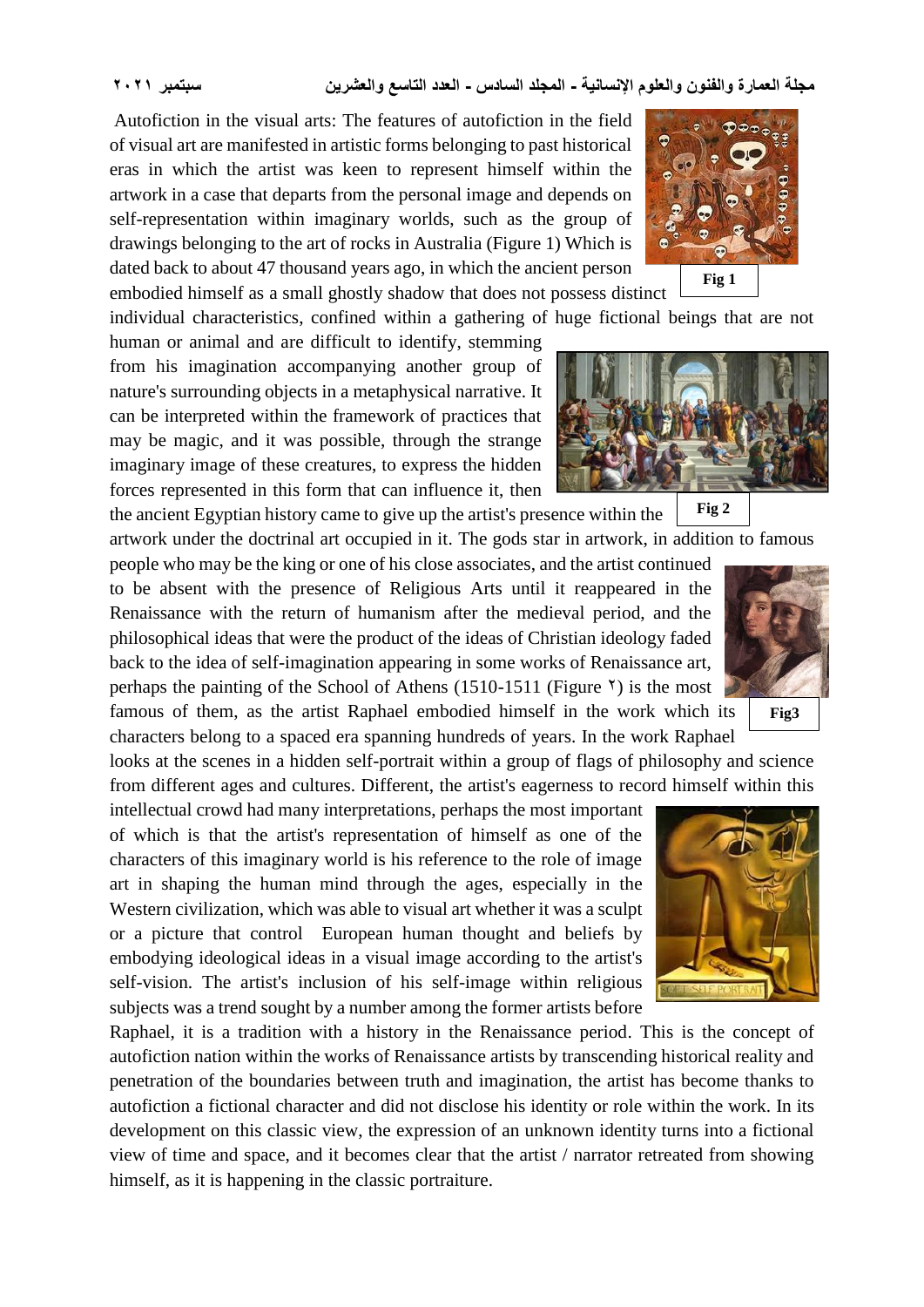With the emergence of modernity, the transition to the Cartesian image of the self that linked it with the mind through its interest in knowledge and how to get to the truth through

experience and reasoning helped. Psychoanalysis studies also linked the concept of intuition to the ideas of modernity, as these studies led to a new vision of the concept of self in a heterogeneous picture that resulted in the modernist artist formulating the idea of autofiction in many of his works in the light of the aesthetic thought of each art school, the surrealism school had the largest share of the works of



a form similar to the iconic form of his liquid watches that does not link them with his true image, except some hints of his features. The Character "the inverted mustache", and the name of the work, , Picasso was 'avant-garde' as usual in the way he deals with the mechanisms of self-imagination as his collection of works reveals the artist and his model (Figure 4) - which he presented in many works throughout his artistic life – Forge



Idiomatic invented by Picasso to express himself and called it the artist in which he rerepresented the same subject with different treatments and artistic style, the work always consists of placing a confrontation between the artist Picasso with his idiosyncratic features such as head cover and chin inside the studio with the model during the creation of the artwork, and here the imagination was limited to processing away from the subject as these works were the embodiment of Picasso's ideas about the nature of the creative process, and the methods that help inspiration, the most important of which are the sensory aspects between the artist and the model, that Picasso managed through the idea of intertextuality - which dominated a large number of his series of works, which is a group of Sabine women (Figure 5) of the most famous - to be inspired by the idea of classical artists to include their personal images within the work independent of the artist in time and space as it appeared in one of his treatments for the work of Sabine women by Jacques-Louis David, where the artist represented himself in the middle of the work as if he was a member of the battle in a similar form to his body in the artist and model group, and the situation is not devoid of cynicism from the sensual character that dominated many of the works of classical art, and here was Self-Visualization is an expression of a state of criticism of classical doctrines of legendary themes within the artwork.

The critical vision in the works of autofiction - which was marked by Picasso - was a starting point for this tendency towards the artist's representation of himself within a work that combines fiction and reality, but within a conceptual framework that fits post-modern ideas, with the beginning of the transition towards post-modern philosophies, the self has moved from its nature Pure Cartesian fundamentalism to the idea of the death of this rational modernist self and the glorification of all material sensory and hybrid . Here, the works of body art appeared, so autofiction became a kind of confrontation between the artist and the recipient to announce the

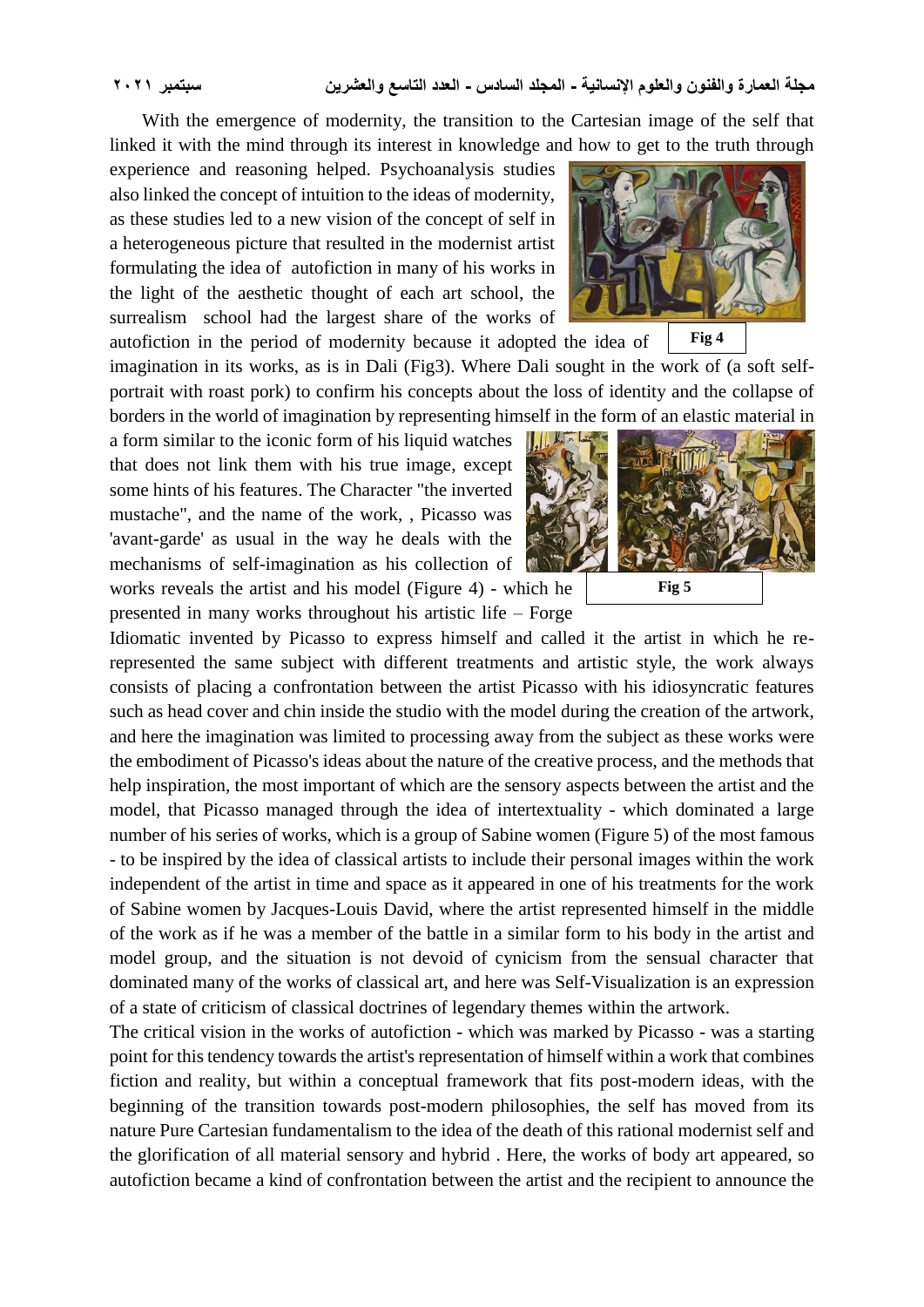artist's self-vision on the subject being discussed within the work, if after modernity, it is the birth of the recipient under the artist's death, the autofiction confirms that the artwork is the product of a group of quotes from many cultural sources, one of them is the artist Self-Imagination and artist's Death:

"Roland Barthes" (1980-1915) announced the concept of the death of the author in a cultural milieu in which the idea of the endpoints spread to all the categories and ideas of modernity, the most important of which is the concept of centralization) in the second half of the twentieth century, which affected the nature of aesthetic experience whether in the field of creativity, reception, or criticism, where the author's death theory refused to acknowledge the artist's centrality and his ability to influence the recipient's vision because that stops the work by giving it final meaning, making the work subject to the domination of the linguistic heritage that constitutes a reference context for the artwork, and consequently the result was pluralism in the significance of the technical work in his meeting with the recipient away from the artist's

intention, so the emergence of the idea of autofiction was an attempt from the artist to appear again, but not in the image of the creator of the work but rather one of his tools to express the idea, which Barth referred to in his late works as he confirms in an article from the effect to the text.

Autofiction in the works of Gerard Garouste and the question of metaphysics. Attendance / religious authority: the autofiction artist has



**Fig 6**

overtaken the traditional practice of autobiography through its separation from itself, and its reflection is fragmented to be received by the recipient from multiple viewing angles. His classic central position, but thanks to the idea of self-imagination, he managed to produce an open artwork, and this openness is achieved through the ambiguity surrounding his existence within the work, the confusion between fiction and the autobiography, and the suggestion of multiple meanings without defining them, as in the works of Gerard Garouste, which belongs to the idea of autofiction, in action (Figure6). The appearance of the artist raises a state of ambiguity among the recipient for his presence in a scene mostly belonging to religious stories due to the existence of a group of sacred books and donkeys which appeared repeatedly in some of its stories, the most famous of which is the donkey of Balaam, who refrained from moving with a celestial inspiration, and perhaps the name of the traffic passage was sure to display for this event, here the question arises about the nature of the artist's presence in the event, is it an alternative to one of the characters of the event or just an eyewitness, and what does the authority signify to show it? What is the nature of his performance? Mostly his performance inside the work seems interactive and not separate like the Renaissance artists, it is listed in the context of the strange identity that appears in most of his works, where he depicted "Garouste" himself worried about his body being wandered, wandering within a mythical world that is not temporal, no place seems scattered perhaps because of a state of lack of the certainty in dogmatic principles which is formulated in scriptures for this. He interrogates the myths and sacred texts that he was keen to introduce to the recipient by writing the name to clarify the nature of the content and the differences between them and the books of myth and fables and the nature of interdependencies between them, this combination of the same contemporary artist and personalities of religious heritage within the same time and place was an attempt to penetrate the sacred one of the great narratives with his strange treatments for the state of his existence,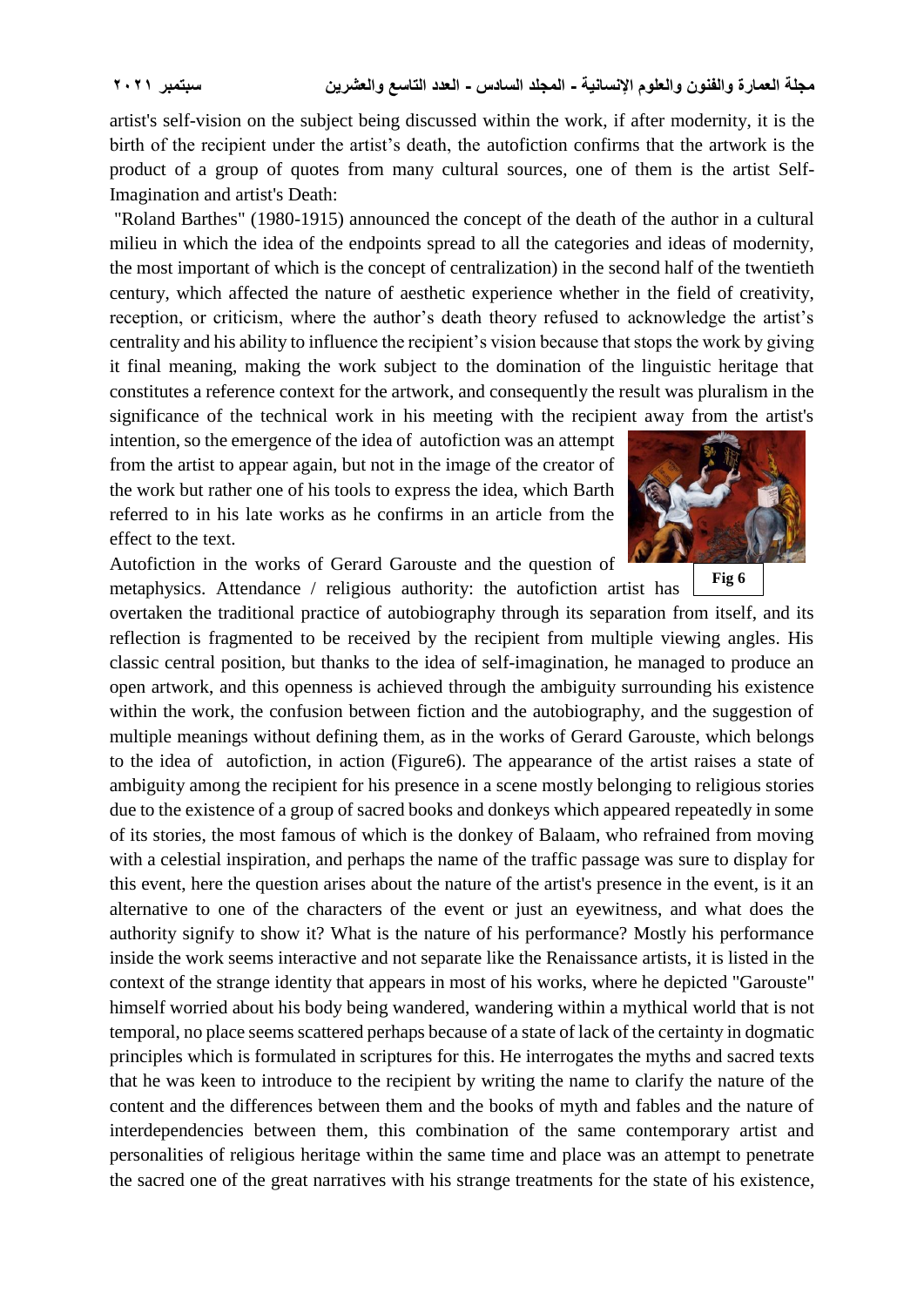and here the link between the old narration and the Garouste narration is an attempt to reach the role of religious narratives and the course of their events on the reality of the present, and questioning the religious images that lie within us, through his summoning to the people and ancient places to contain his self-narration to achieve an illogical formulation, questions arise about common concepts in ancient and modern such as the nature of evil, knowledge, time, doubt and how to combine duality such as guilt and innocence, disagreement and punishment.

 Reading Garouste's works in light of a post-modern reading, the recipient will realize that his works are a permanent search for what has been hidden within everything that is ruled, therefore, the heart of symbols, denatured forms, and hybridization of the self are its tools for expressing the nature of knowledge within these narratives and the controversy over their interpretation, and thus was the opposition of major references and narratives, and the call for the fall of authority-based narratives - the most important of which is religious or intellectual authority - the real goal of Garouste's treatments, as it led to the state of confusion that he was subjected to and found the only way out is to represent himself within it as one of the treatments of autofiction to raise his questions, here it can be said that Garouste's works represent a deconstructive vision of sacred religious issues that he was able to formulate in the light of the idea of autofiction.

Natalia Mali and summoning the marginal / sacred: The work of autofiction multiplied

within the Biennalle and its genres varied between photography, including the work of the Russian artist "Natalia Mali" (1971-), an artist known for the works of autofiction, she is the main hero in most of her works, whether they are photographs or video art, the work is classified as one of the works of performance art, which is a 3-part film. Each part

represents a situation in which the artist is present and performs differently in an interior containing vocabulary that seems old and some have lost their functional role due to obsolescence, such as old chandeliers lying on the ground, in the first part called the solution (Figure7), the artist seems to be practicing magic rituals by climbing over an old piano to lie on its back and make gestures in the presence of sound effects similar to

church music, and the first part ends up directly to the second part, which is

called obliterating ablution. Ablution, as the recipient travels to a different side of the first space that looks more forward with dilapidated walls, the natural sources of light from multiple outlets inside the place reflect dim shadows on the surfaces. The floor and the ground, and the light is focused on the artist's location and around it. In this part, the artist performs one ritual: washing her hair using a jar of water. The third,

entitled Seven circles, is the seven circles. It combines the two spaces in one field of vision with the same vocabulary, where the artist continues to practice

the rituals, placing a white mask on her face, and scattering it precisely as it moves in a circle seven times to escalate the rhythm.





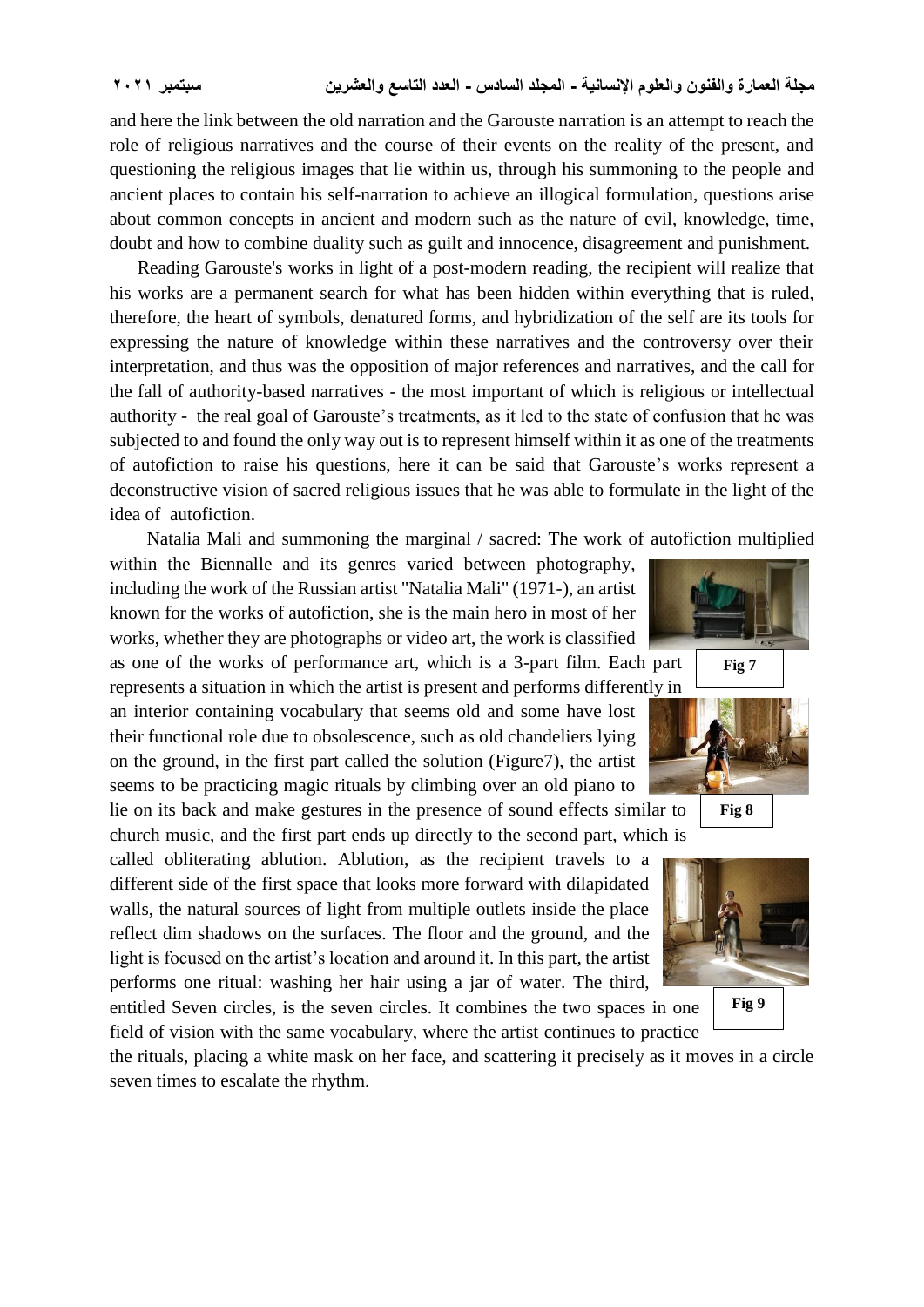Intertextuality to move reality to the legend: Natalia appears as if in scenes from the dream world, a link between reality and imagination, it seems as if it recounts her own myth, through her presence in the ruins of this unknown place, what leads Natalia is a group of practices that she used to perform in a number of her works, "such as pouring water over her head and spreading white flour in a circular shape, as in the work of min7'0". This repetition with the multiplicity of works confirms the symbolic importance of these practices in Natalia Mali's work. The accompanying ambiguity for the first part of its

title or performance, it may be explained by a case of transition from a real world to another legendary one through the idea of the ascension of the ladder, which is indicative of the idea of transition as it is with the ancient Egyptian in the scenes of the Book of the Dead, where it appears in the first part as if it was preparing to enter in a subconscious state that is mostly spiritual, leading to the idea of imagination and separation.





**Fig 11**

Spirituality in its materialistic image: the concept of purification is embodied in its materialistic image in Christianity, usually in an iconic image representing St.

Verena Coptic in its famous statue (Figure 10) - located on the middle of the Rhine River bridge between Switzerland and Germany - and it holds the water urn and the comb, as well as the icon in Stuttgart that She belongs to the sixteenth century represented by her washing the head of a resident of Europe (Figure 11) and showing the form of peace in the background, perhaps to indicate the idea of moving to a state of purity. Then the phase of obliterating ablution is an attempt by Natalia to reach the spiritual side of the self by practicing the rituals which require a state of purity achieved by bringing the personality of the saint inside the artist's body by performing its role and using its vocabulary to purify the soul.

Reaching to the Absolute: As for the third part, it displays the rituals of the seven courses, which is a religious ritual practiced in the ecclesial mass. It is a symbol of entering into eternity and victory over death or annihilation through life without end as the circle, and perhaps wearing the mask before performing the ritual of the seven circles is a sign of separation from Self-Identity by wearing a collective mind mask as Karl calls it Young to help him get rid of the human identity and move towards eternal identity. The pure white flour scattered on the ground is a reference to Christ in Christian beliefs. The strength of the influence of religion on the individual is nothing but a feeling outside the framework of consciousness that the individual accepts and gives him the character of the absolute. In order for consciousness to give an absolute characteristic to this feeling, he focuses on a subject to become sacred and is called upon to achieve the act of holiness, thus Natalia was able through self-imagination to summon the letters of holiness from the unconscious, and indicated - in light of the confrontation with the self and turning it into a tool for the presentation of the idea - that I found the solution in resorting to the doctrinal vision of the concept of cleansing or ablution to get rid of everything that is material and defiled, and succeeded in reaching eternity through the idea of seven circles through emptying the self of any reference meaning to being Natalia the artist and turned the self into Narrated by the past to enter into a search for solutions to the human self that has been facing the world with all its conflicts, and to reach the concept of truth that has become one of the most obscure and difficult to understand concepts.

Sama Alshaibi and Resisting Speeches of Power / Orientalism: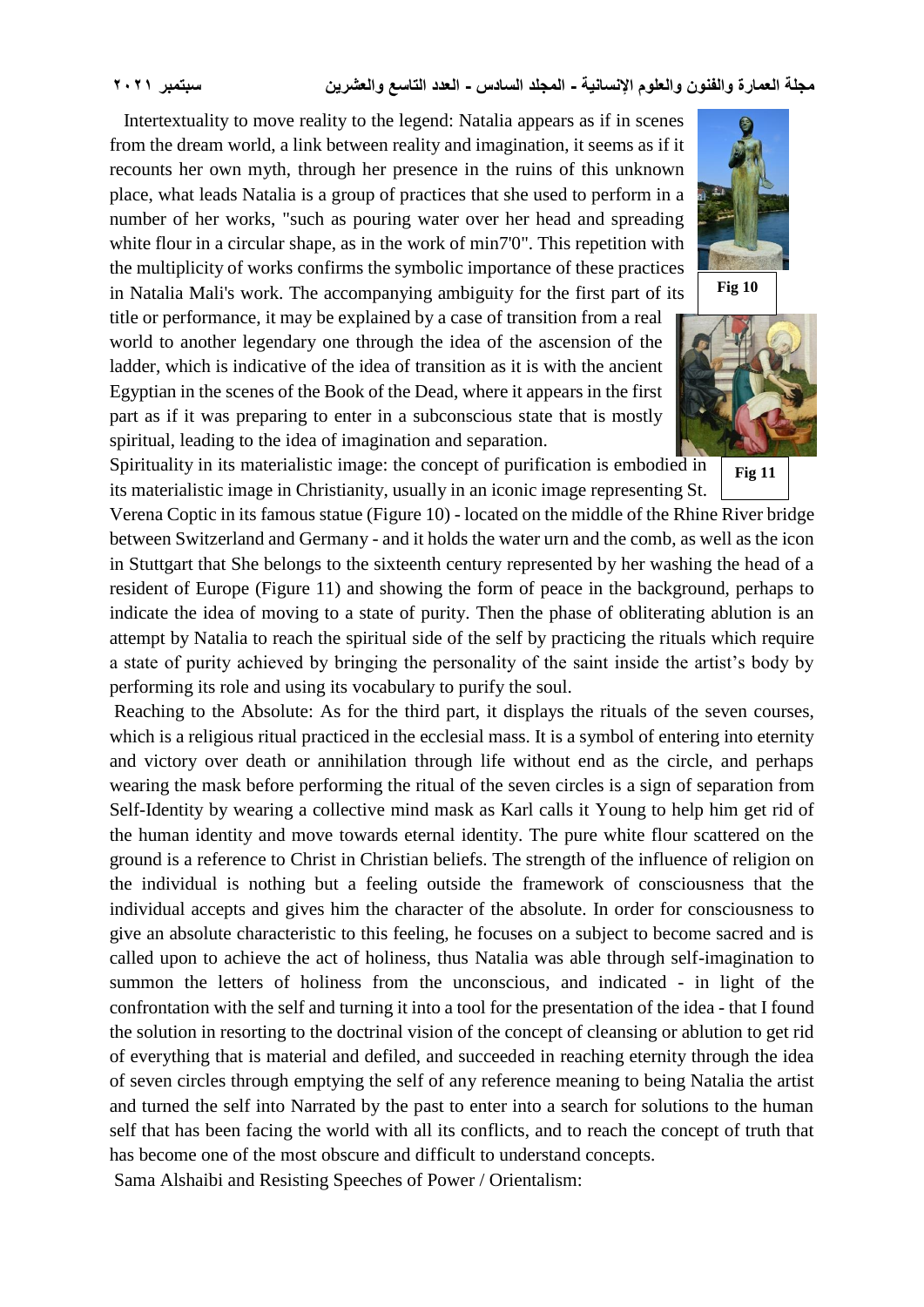The third work is by Sama Al-Shaibi (1973-) who participates in the Biennale with a number of large-size photographs, each with a separate title, combined by the idea of her existence as a hero to work in the foreground of the image without any temporal or spatial dimensions except for the nature of Urdu, which indicates its difference to a previous historical stage, as well as the group of surrounding vocabulary that also belongs to cultures. Nineteenth century and early twentieth century.

Contemporary philosopher M. Foucault (1926-1984) the most

important founders of body sociology to: "" The body is historically subjected to the laws of power that was practiced after it was rationally controlled by it. The artist has this idea in her work, where the images show the forms and conditions of the artist in a form that seems in contradiction with the images and paintings of orientalists in the nineteenth

century that were exposed to the female body, which was the most present and significant in these works. However, Sama Al-Shaibi dealt with the idea in the context of a post-modernist feminist vision, it is an image that was based on the colonial tendencies of the Orientalists, as it is an imaginative East that is the product of the power letters produced by Western hegemony to represent another exotic primitive exodus that needs European guardianship to give its intervention in the East an enlightening character. The image

depicts the principle of dissent, as Sama's pictures are isolated from her environment to emphasize the situation in which the woman from whom the character of joy has disappeared, and the common view of contentment and surrender - as in the eye of the cultivation of William Holman Hunt - replaced by the look of challenge and confrontation among the Chibi. For pictures of women in works of orientalists, which are a speech that indicates the state of humiliation and hardship that Arab women suffer in their societies, as the artist emphasized in most of the images of the work, they are exaggerated and have logical Colonial /

masculine authority discourse: In this work she uses the poison of her body, its conditions, and expressions as a symbolic sign of the perseverance of this

occupied woman by the West and perhaps by her society as well, because the body remains always pregnant with the effects of power), the female body has been portrayed as the embodiment of the land and east of the country, and its stability in the face of the colonial vision despite the heavy loads in confirmation of the persistence of the peoples of this land, as a critical post-modernist vision that may exceed this direct meaning in expressing the type of letters authority . In light of the ideas of radical feminism, Orientalism may be a representation of masculinity that is always embodied in the framework of culture / reason / technology, while women are represented in nature / beginning / instinct, and according to this vision, the images of women among orientalists are only a reflection of the form of male power in eastern societies, and they are a colonial view also of the female body. The eastern woman in Sama's works is physically and morally exploited by her community. Perhaps the loads were a symbol of authoritarian socio-cultural practices by the male community and the various forms of





**Fig 13**



**Fig 14 Fig 15**



**Fig 16**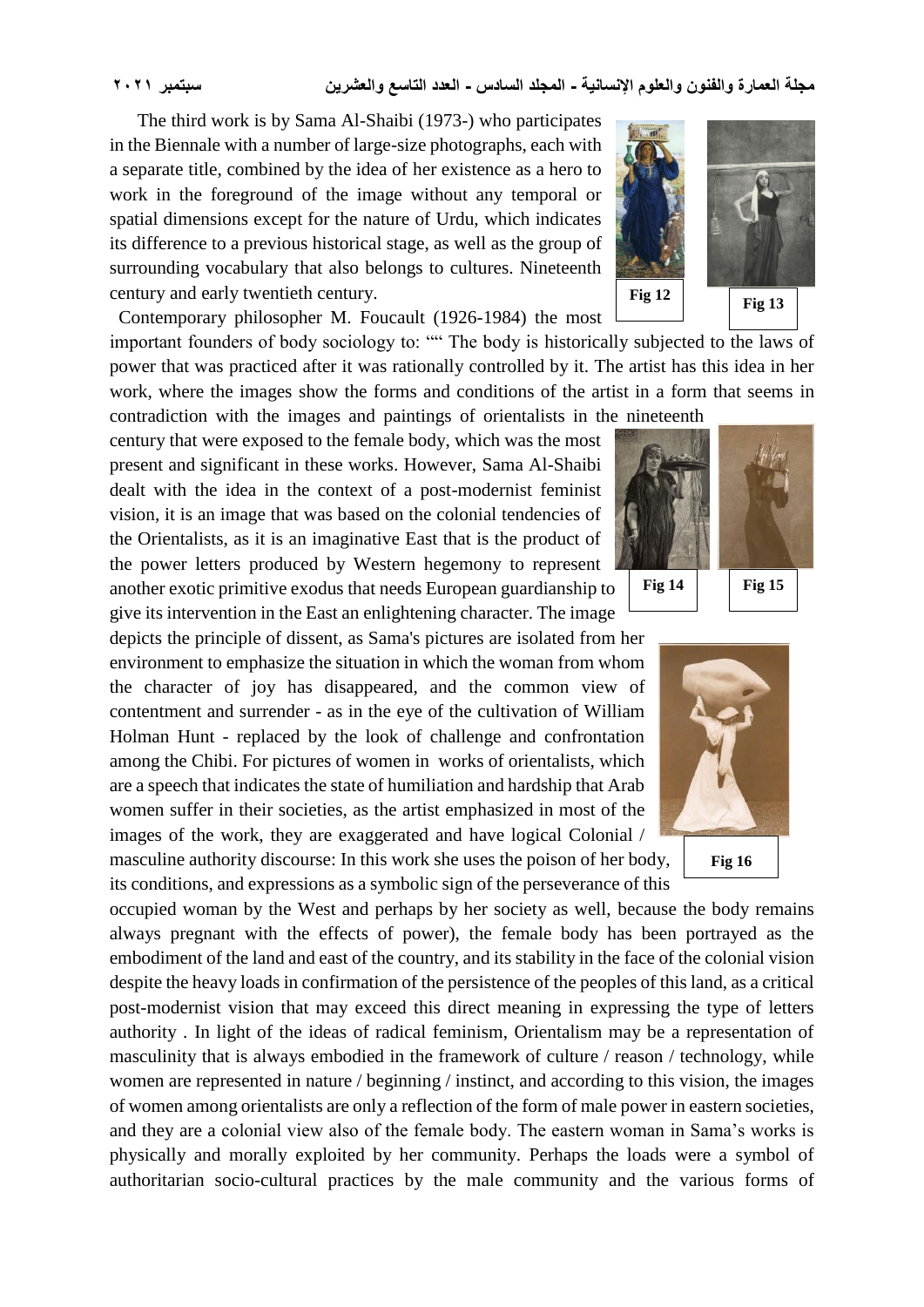exploitation, that made the West take from the woman's body as a way to express a decline. The culture of these societies, as the East is a primitive feminine that must be explored, which Edward Said pointed out. Sama Al-Shaibi's works as an autofiction are distinguished by the presence of the artist as a single in her works, but it is a picture of the macro from the experience listed inside the work. The work of Sama Al-Shaibi is a feminist reading of orientalist paintings revealing the male vision in Eastern societies for the image of women loaded with all kinds of primitiveness and distance from the manifestations of culture to legitimize the forms of colonialism practiced on them, which is consistent with the concept of authority speeches by Michel Foucault. The images of Sama Al-Shaibi are considered to be speeches loaded with the rejection of male authority within the eastern societies that you linked to the imperial authority on the east to reveal on an authoritarian discourse, its presentation may lead to combating incumbent colonial powers within the societies of the East today and in the future.

### **Results**:

1- Autofiction is a philosophical discourse of a critical nature inherent in the means of expression of the artist and seeks to direct the recipient to reach the true self-image of humanity through the same artist.

2- The works of autofiction are realized in a narrative representation that usually represents a combination of real or imagined narrative representations, similar or opposite, as in (Jarost's works contradictory to the narratives of the Holy Books and Myths) and (Natalia Mali's work intertwined with the image of purification with the saint) and (work Sama Al-Shaibi intertwined with oriental paintings.

3- The concept of truth when autofiction refers to the total truth, which is always absent in recording self-events.

4- Autofiction is an experimental concept that frees the writer from any kind of commitment. Rather, the use of imagination imposes on him complete freedom.

5- Autofiction seeks to overcome the standard chronology within the artistic work by creating new treatments such as confusion as in the work of Jarost and the use of the narrative present with irrational transfer as in the work of Natalia Mali, intensification and fragmentation as in the work of Sama Al-Shaibi.

## **References**

First: Arabic references:

1- Attia, Mohsen: Critical Experience in Fine Arts, World of Books, first edition, 2011

2- Attia ,Mohsen: Trends in Modern and Contemporary Art, World of Books, First Edition, 2011.

3- Al-Idrisi, Youssef : Imagination and Imagination in Modern Philosophy and Criticism, First Edition, New An-Najah Press, 2005

Second: translated Arabic references:

1- Said,Edward : Orientalism, T. Mohamed Enany, Roaya Publishing and Distribution House - Cairo - First Edition - 2006.

2- Barthes, Roland Criticism and Truth, translated by Ibrahim Al-Khatib (Rabat - The Moroccan United Publishers Company), 1985